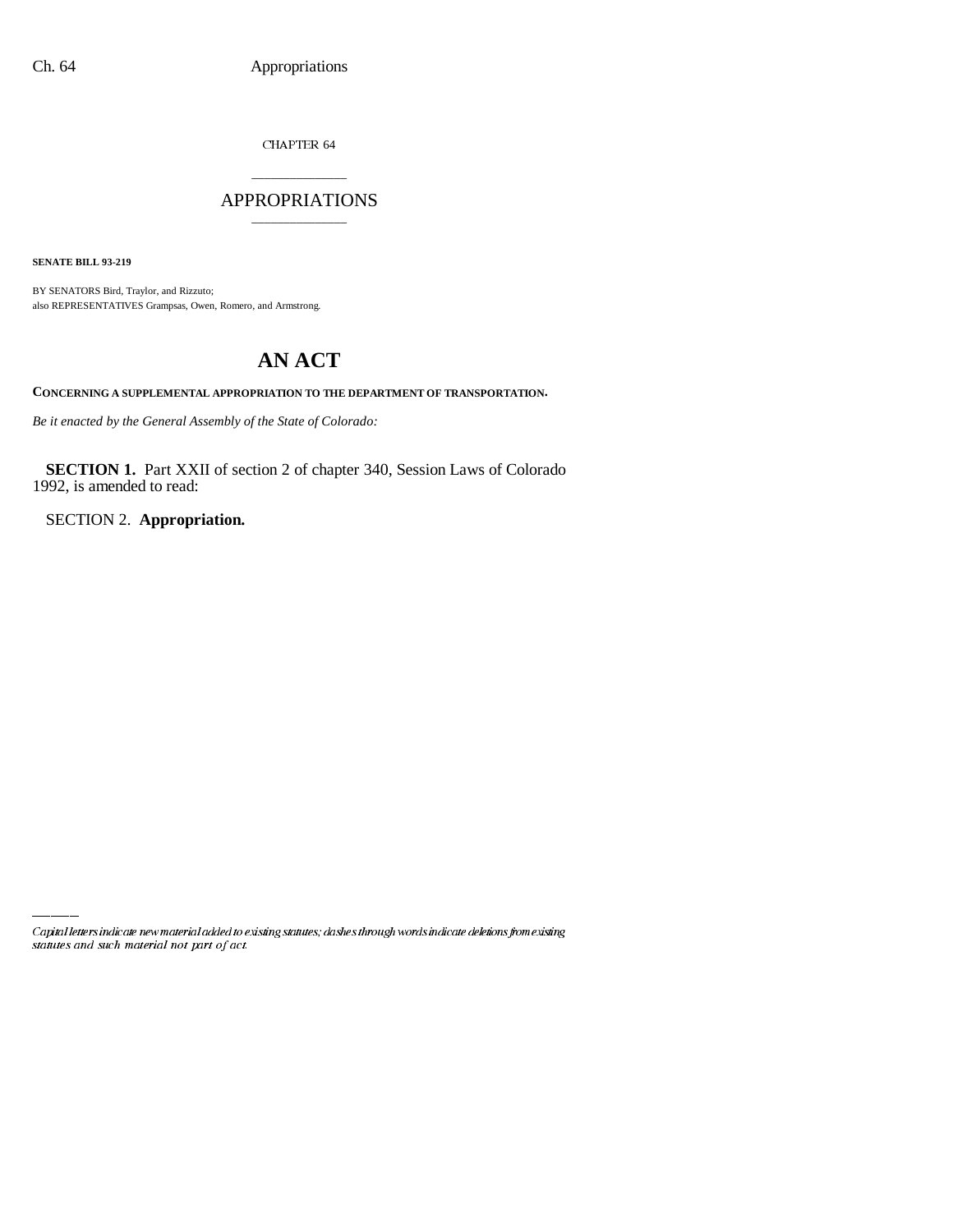|                   |              |              | <b>APPROPRIATION FROM</b> |                |
|-------------------|--------------|--------------|---------------------------|----------------|
| <b>ITEM &amp;</b> | <b>TOTAL</b> | <b>GENER</b> | CASH                      | <b>FEDERAL</b> |
| <b>SUBTOT</b>     |              | AL.          | <b>FUNDS</b>              | <b>FUNDS</b>   |
|                   |              | <b>FUND</b>  |                           |                |
| \$                |              | \$           | S                         |                |

#### **PART XXII DEPARTMENT OF TRANSPORTATION**

### **(1) EXECUTIVE DIRECTOR**

| Group Health and Life         | 29.629 |        | $14,187$ <sup>a</sup> | 15.442 |
|-------------------------------|--------|--------|-----------------------|--------|
| Short-term Disability         | 1,290  |        | 639 <sup>b</sup>      | 651    |
| <b>Salary Survey</b>          | 1.571  |        | $1.074$ $\degree$     | 497    |
| Workers' Compensation         | 331    |        | 331 <sup>d</sup>      |        |
| Legal Services                | 9,552  |        | $6,726$ $\degree$     | 2,826  |
| <b>Vehicle Lease Payments</b> | 2.496  |        | $2.496^{\text{t}}$    |        |
| <b>Leased Space</b>           | 11.204 |        | $11.204$ s            |        |
|                               |        | 56,073 |                       |        |

a Of this amount, \$5,153 shall be from the Highway Users Tax Fund, \$2,529 shall be from fines collected pursuant to Section 43-4-402, C.R.S., \$733 shall be from fees collected pursuant to Section 42-4-1704,

C.R.S., and \$5,772 shall be from the Aviation Fund. b Of this amount, \$223 shall be from the Highway Users Tax Fund, \$105 shall be from fines collected

pursuant to Section 43-4-402, C.R.S., and \$311 shall be from the Aviation Fund. c Of this amount, \$497 shall be from the Highway Users Tax Fund, and \$577 shall be from fines collected pursuant to Section 43-4-402, C.R.S.<br><sup>a</sup> This amount shall be from the Aviation Fund.<br>° Of this amount, \$1,726 shall be from the Highway Users Tax Fund, and \$5,000 shall be from the

Aviation Fund. f This amount shall be from the Aviation Fund.

<sup>g</sup> Of this amount, \$3,204 shall be from fines collected pursuant to Section 43-4-402, C.R.S., and \$8,000 shall be from the Aviation Fund.

#### **(2) OFFICE OF TRANSPORTATION SAFETY**

| (A) Transportation Safety Program |                |                        |             |
|-----------------------------------|----------------|------------------------|-------------|
| <b>Personal Services</b>          | 334,702        | $167,351$ <sup>a</sup> | 167,351     |
|                                   | $(7.5$ FTE $)$ |                        |             |
| <b>Operating Expenses</b>         | 46.698         | $23.349$ <sup>a</sup>  | 23,349      |
| <b>Travel Expenses</b>            | 11.787         | 5.893 $a$              | 5,894       |
| <b>Indirect Cost</b>              |                |                        |             |
| Assessment                        | 24,206         | $12,103$ <sup>a</sup>  | 12.103      |
| Highway Safety Plan               | 2.332.138      |                        | 2,332,138   |
|                                   |                |                        | $(3.0$ FTE) |
| Highway Safety Plan               |                |                        |             |
| <b>Travel Expenses</b>            | 9,352          |                        | 9,352       |
|                                   | 2.758.883      |                        |             |

<sup>a</sup> These amounts shall be from the Highway Users Tax Fund.

#### **(B) Special Purpose**

| Law Enforcement<br>Assistance Fund - |           |                          |  |
|--------------------------------------|-----------|--------------------------|--|
| <b>Grants to Cities</b>              |           |                          |  |
| and Counties                         | 1,558,970 | $1,558,970$ <sup>a</sup> |  |
|                                      |           | $(2.0$ FTE)              |  |
| Law Enforcement                      |           |                          |  |
| Assistance Fund -                    |           |                          |  |
| <b>Travel Expenses</b>               | 3.339     | 3.339 <sup>a</sup>       |  |
| <b>Fatal Accident Reporting</b>      |           |                          |  |
| System                               | 66,273    | 66,273                   |  |
|                                      |           | $(1.5$ FTE)              |  |

Fatal Accident Reporting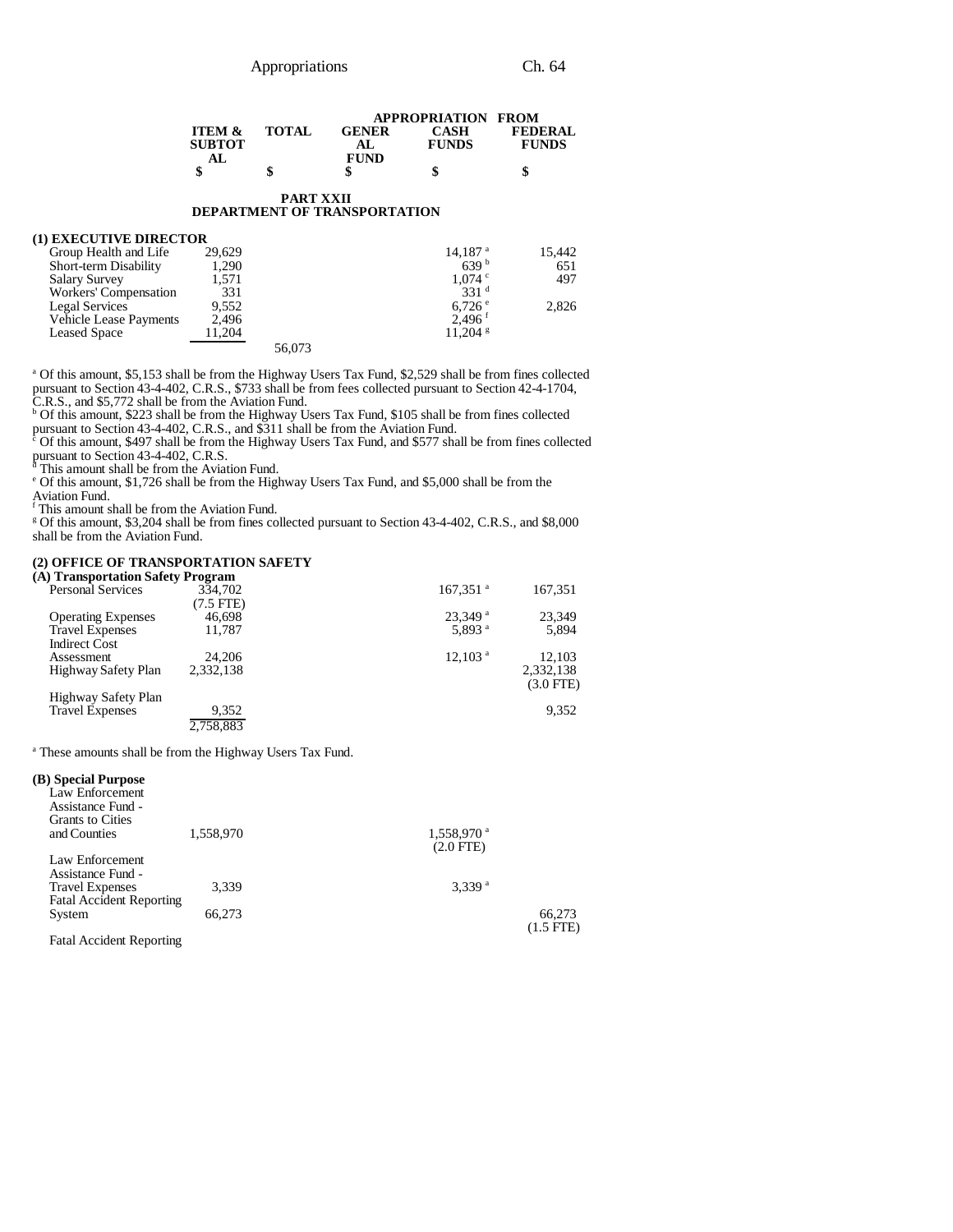#### Ch. 64 Appropriations

|                                                                         |                                          |              | <b>FROM</b><br><b>APPROPRIATION</b> |                                       |                                |
|-------------------------------------------------------------------------|------------------------------------------|--------------|-------------------------------------|---------------------------------------|--------------------------------|
|                                                                         | <b>ITEM &amp;</b><br><b>SUBTOT</b><br>AL | <b>TOTAL</b> | <b>GENER</b><br>AL<br><b>FUND</b>   | <b>CASH</b><br><b>FUNDS</b>           | <b>FEDERAL</b><br><b>FUNDS</b> |
|                                                                         | \$                                       | \$           | \$                                  | \$                                    | \$                             |
| <b>System Travel</b><br>Expenses<br>Alcohol Incentive                   | 2.747                                    |              |                                     |                                       | 2,747                          |
| Grant                                                                   | 715,802                                  |              |                                     |                                       | 715,802<br>$(1.0$ FTE)         |
| Motorcycle Operator<br><b>Safety Training</b>                           | 275,723                                  |              |                                     | $275,723^{\mathrm{b}}$<br>$(1.0$ FTE) |                                |
| Motorcycle Operator<br><b>Safety Training</b><br><b>Travel Expenses</b> | 477                                      |              |                                     | 477h                                  |                                |
|                                                                         | 2,623,331                                |              |                                     |                                       |                                |

<sup>a</sup> These amounts shall be from fines collected pursuant to Section 43-4-402, C.R.S.

<sup>b</sup> These amounts shall be from fees collected pursuant to Section 42-4-1704, C.R.S.

#### 5,382,214

#### **(3) DIVISION OF TRANSPORTATION DEVELOPMENT**

| <b>Transportation Services</b> |                |         |                       |         |
|--------------------------------|----------------|---------|-----------------------|---------|
| for the Handicapped and        |                |         |                       |         |
| Elderly                        | 129,071        |         | $25,814$ <sup>a</sup> | 103,257 |
|                                | $(2.3$ FTE $)$ |         |                       |         |
| <b>Travel Expenses</b>         | 4.860          |         | 972 <sup>a</sup>      | 3,888   |
| Disbursements for Services     |                |         |                       |         |
| for the Handicapped and        |                |         |                       |         |
| Elderly                        | 835,000        |         | $250,000$ (L)         | 585,000 |
|                                |                | 968.931 |                       |         |

<sup>a</sup> These amounts shall be from the Highway Users Tax Fund.

#### **(4) DIVISION OF AERONAUTICS**

| <b>Personal Services</b>  | 148,332    |                           |
|---------------------------|------------|---------------------------|
|                           | (4.0 FTE)  |                           |
| <b>Operating Expenses</b> | 35,024     |                           |
| <b>Travel Expenses</b>    | 23.242     |                           |
| <b>Indirect Cost</b>      |            |                           |
| Assessment                | 10.419     |                           |
| Formula Refunds           | 8,436,810  |                           |
| Discretionary Grants      | 3.449.447  |                           |
|                           | 12.103.274 | $12,103,274$ <sup>a</sup> |

<sup>a</sup> This amount shall be from the Aviation Fund.

| (5) ADMINISTRATION | 15,498,224 | 1 <del>5,498,224</del> a |
|--------------------|------------|--------------------------|
|                    | 15.917.688 | 15.917.688 <sup>a</sup>  |
|                    |            | $(230.1 \text{ FTE})^6$  |

<sup>a</sup> Of this amount, \$11,970,040 \$12,389,504 shall be from the State Highway Fund, and \$3,528,184(T) shall be funded internally by various sources in the Department. Also, of this amount, \$198,176 is for

Administration travel expenses. b Of this number, 155.6 FTE are administrative FTE funded by the State Highway Fund, and 74.5 FTE are funded internally by various sources in the Department.

# **(6) CONSTRUCTION, MAINTENANCE**

| $\sigma$ , corromo chiora, miniarindraton |             |                          |             |
|-------------------------------------------|-------------|--------------------------|-------------|
| AND OPERATIONS <sup>a</sup>               | 453,786,178 | 236,834,388 <sup>b</sup> | 216,951,790 |
|                                           |             |                          |             |